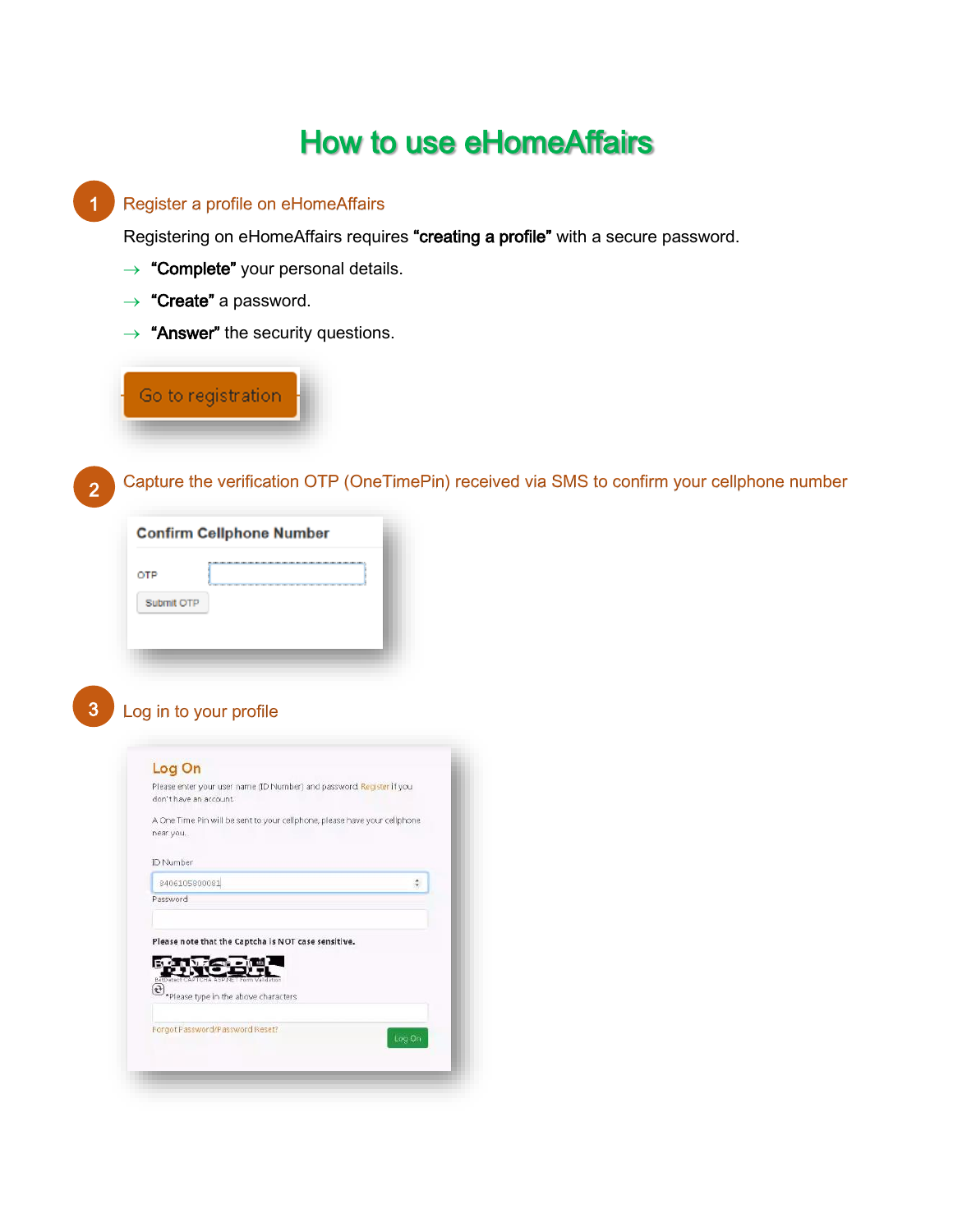## 4. Capture the logon OTP (OneTimePin) received via SMS

| Log On                                                                  |        |  |
|-------------------------------------------------------------------------|--------|--|
| In order to complete the logon process, please capture the One Time Pin |        |  |
| that was sent to the cellphone number ending with 3333 below.           |        |  |
| One Time Pin (OTP):                                                     |        |  |
| 29128460                                                                |        |  |
| Send New OTP                                                            | Submit |  |



4

- $\rightarrow$  The application form is for a Smart ID Card and/or Passport.
- $\rightarrow$  You can "capture" and "submit an application form" for yourself or for a minor directly related to you, typically for a minor requiring a passport for travelling purposes.
- $\rightarrow$  All fields highlighted in red are mandatory and must be "completed".

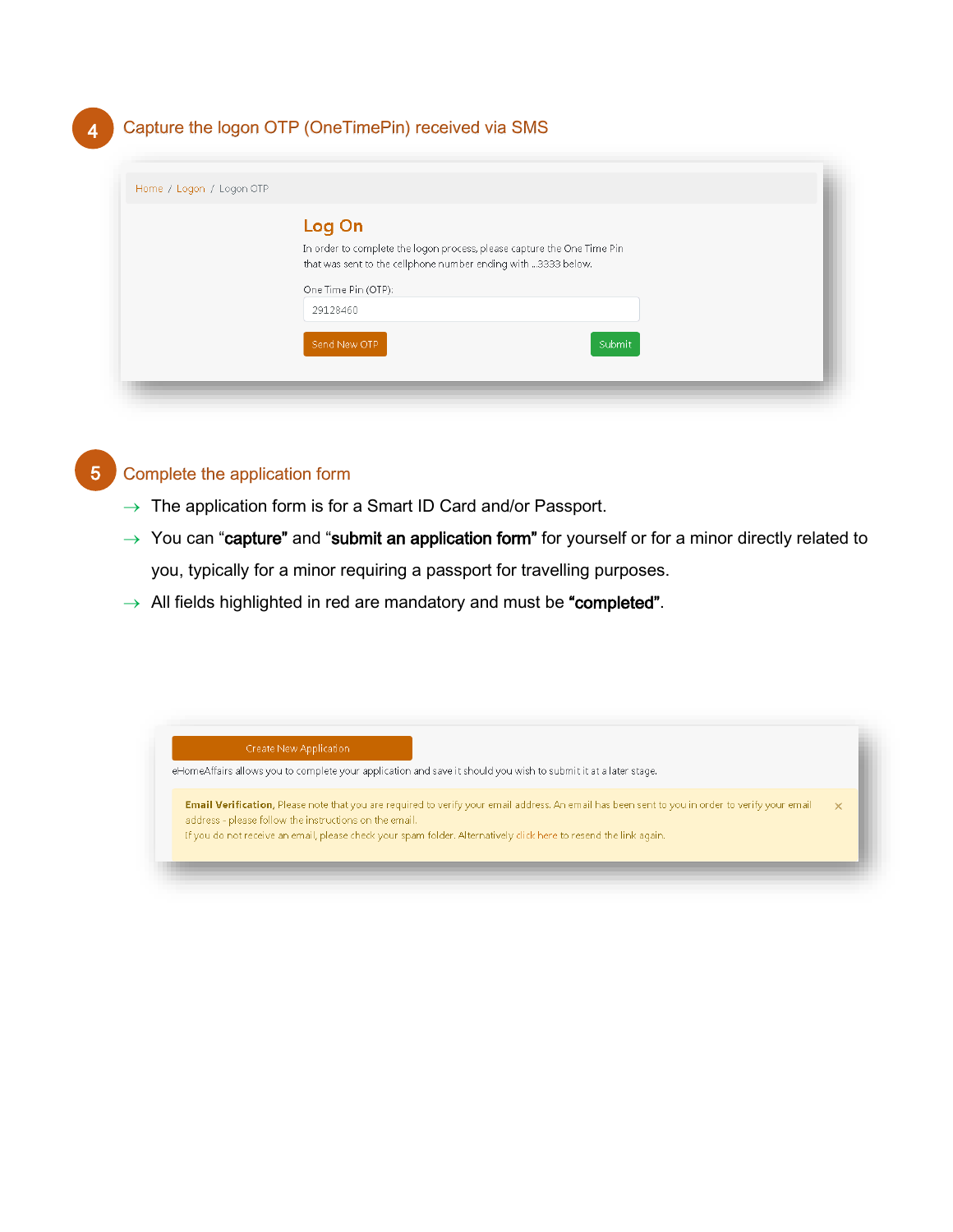|                             | <b>Please note,</b> that for the purpose of applications for either an Identity document and/or documents for |
|-----------------------------|---------------------------------------------------------------------------------------------------------------|
|                             | travelling purposes, 16 years is seen as the age that would require a person to apply in his/her own right.   |
| Who is the application for? |                                                                                                               |
| $\bigcirc$ Myself.          | $\bigcirc$ A minor.                                                                                           |

|                                          | home affairs<br>Department:<br>Home Affairs<br><b>REPUBLIC OF SOUTH AFRICA</b> | <b>Home Affairs</b><br><b>Application Form</b> | Date of Application<br>Application Reference Number                            | 20201212<br>$ECH - 000004Y2 - D3EF2D - R$ |                                                           |
|------------------------------------------|--------------------------------------------------------------------------------|------------------------------------------------|--------------------------------------------------------------------------------|-------------------------------------------|-----------------------------------------------------------|
|                                          | For Whom is the Document (s)?                                                  |                                                |                                                                                |                                           | Identity Card & Passport\Travel Document Application Form |
|                                          | For Whom is the Document (s)? - Identity                                       |                                                |                                                                                |                                           |                                                           |
| ID No.                                   |                                                                                | 0610116319084                                  | Are you a South<br>African Citizen? $Y \cap N$                                 |                                           |                                                           |
|                                          | How are you a citizen?                                                         |                                                | $\bigcirc$ Birth $\bigcirc$ Descent $\bigcirc$ Naturalisation $\bigcirc$ Other |                                           |                                                           |
|                                          |                                                                                |                                                |                                                                                |                                           |                                                           |
|                                          |                                                                                |                                                |                                                                                |                                           |                                                           |
|                                          |                                                                                |                                                |                                                                                |                                           |                                                           |
| Full Forenames<br>Surname<br>Maiden Name |                                                                                |                                                |                                                                                |                                           |                                                           |

6. Submit the completed application by selecting "Submit"

| <b>Fullscreen</b> | Edit | Cancell | <b>△Save</b> | L⊟ Save & Exi <sup>1</sup> | <b>A</b> Submit |  |
|-------------------|------|---------|--------------|----------------------------|-----------------|--|
|                   |      |         |              |                            |                 |  |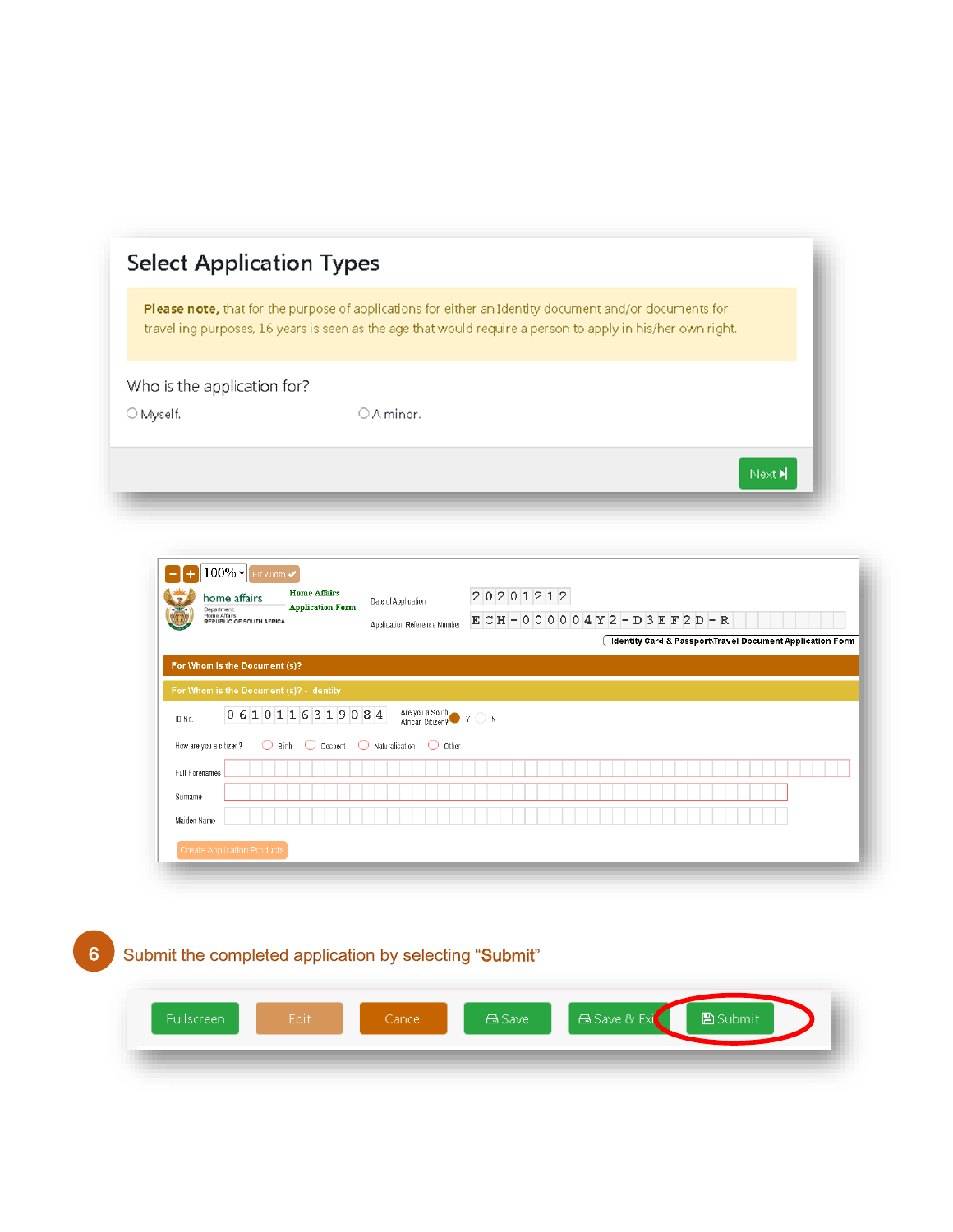#### 7. Upload your supporting documents, if applicable 7

- $\rightarrow$  Required supporting documents will be listed.
- $\rightarrow$  Please note that originals will be required to be presented at the branch or bank office.

|                                                                                                                                                                                                                                                                                                                                                                                                                                                          | Help                                                  |
|----------------------------------------------------------------------------------------------------------------------------------------------------------------------------------------------------------------------------------------------------------------------------------------------------------------------------------------------------------------------------------------------------------------------------------------------------------|-------------------------------------------------------|
| Please note that the upload of supporting documents online is not mandatory. You are however encouraged to complete this step online. Should the branch<br>you selected to visit for the capture of your biometric detail not offer document upload services, you will be re-directed to this page to complete this step.<br>You can finalise your booking by either completing this step or by selecting a different branch that supports this service. |                                                       |
|                                                                                                                                                                                                                                                                                                                                                                                                                                                          |                                                       |
|                                                                                                                                                                                                                                                                                                                                                                                                                                                          |                                                       |
| Please upload required supporting documentation for your selected application. Supporting documents can be taken with you to the Home Affairs                                                                                                                                                                                                                                                                                                            |                                                       |
|                                                                                                                                                                                                                                                                                                                                                                                                                                                          |                                                       |
|                                                                                                                                                                                                                                                                                                                                                                                                                                                          |                                                       |
| R.                                                                                                                                                                                                                                                                                                                                                                                                                                                       |                                                       |
|                                                                                                                                                                                                                                                                                                                                                                                                                                                          |                                                       |
|                                                                                                                                                                                                                                                                                                                                                                                                                                                          |                                                       |
| 高 Submit                                                                                                                                                                                                                                                                                                                                                                                                                                                 | Next                                                  |
|                                                                                                                                                                                                                                                                                                                                                                                                                                                          | No documents have been uploaded for this Application. |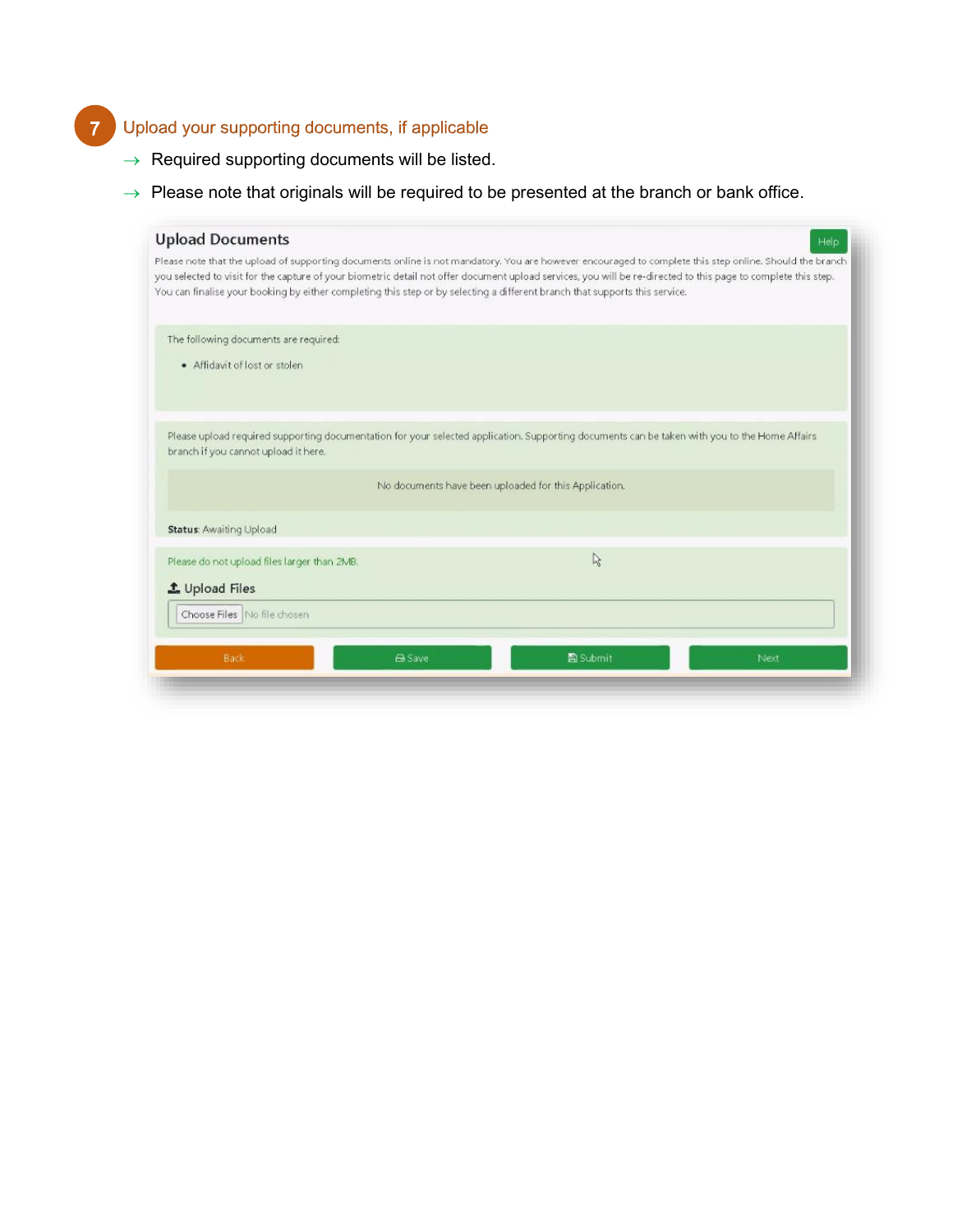# 8 Make the online payment

- $\rightarrow$  "Capture" your banking details.
- $\rightarrow$  Please note that submitting a payment on eHomeAffairs is only an instruction to your bank.
- $\rightarrow$  In order to complete the payments process you need to log on to your internet banking to

### "authorise the payment".

- $\rightarrow$  A payment authorisation process guide can be requested from your bank.
- $\rightarrow$  Once the payment has been authorised, please note that the bank payment verification process must take place, which may take a few minutes.

| Items for payment:                                              |                 |                        |
|-----------------------------------------------------------------|-----------------|------------------------|
| <b>Payment Type</b>                                             | Amount          | Reason (if applicable) |
| Re-issue of an identity document                                | R 140.00        |                        |
|                                                                 |                 |                        |
| Select payment method                                           |                 |                        |
| · Enter banking details                                         |                 |                        |
| O Pay with credit card                                          |                 |                        |
| <b>Banking Details</b>                                          |                 |                        |
| Please enter banking details below in order to process payment. |                 |                        |
| *Bank                                                           | [Please Select] | v                      |
| Payment Amount                                                  | R 140.00        |                        |
|                                                                 |                 | Initiate Payment       |
|                                                                 |                 |                        |